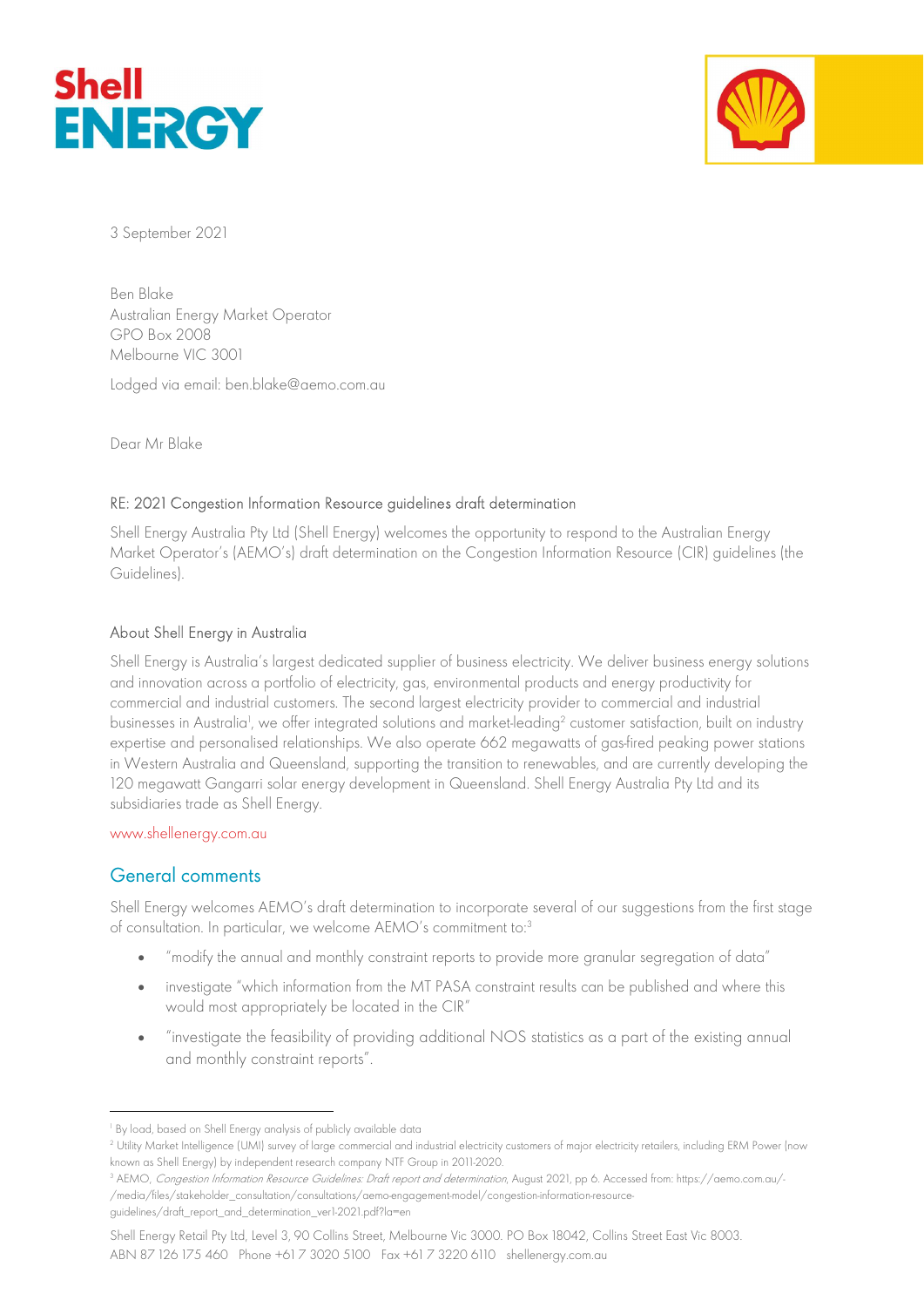



However, we are disappointed that AEMO has rejected our suggestion to make available to market participants a replica of the network mimic panel used by AEMO's control room. We question the rationale for disagreeing with our suggestion, and urge AEMO to reconsider its position. That is the focus of this submission.

# Replication of the AEMO control room network mimic panel

Shell Energy's June submission outlined our rationale for why providing market participants access to replica of AEMO's network mimic panel would be beneficial, and how it could be implemented<sup>4</sup> . The draft determination made three arguments for why AEMO does not plan to implement our suggestion<sup>5</sup>.

AEMO's first argument was that:

"The detailed real-time modelling of the network is based on information obtained from the TNSPs and is not AEMO's information to share."

In our view, it is not clear why AEMO considers this information to be confidential. We believe that providing this information to market participants would be analogous to generators providing supervisory control and data acquisition (SCADA) information to transmission network service providers (TNSPs). Our June submission gave examples where real-time information would prompt a more efficient response from market participants, which would ultimately flow through to lower prices paid by consumers. This is consistent with the National Electricity Objective (NEO).

In light of these arguments, we recommend that AEMO reconsiders its position. If AEMO still believes that the information is confidential, we recommend that AEMO provides clarity to interested stakeholders by referring to the relevant clauses in the National Electricity Rules (NER).

AEMO's second argument was that:

"AEMO is also of the view that, for security reasons, this information is not appropriate to be made widely available via the congestion information resource."

Shell Energy agrees that the CIR would be an inappropriate platform to host a replica of the network mimic. This is why our June submission suggested that "the mimic could be hosted on the Electricity Market Management System (EMMS) or a secure AEMO website to mitigate security risks".

If AEMO believes it would be impossible to mitigate security risks by using the EMMS or an alternative secure website, we recommend that AEMO outlines its reasoning.

AEMO's third argument was that:

"Relevant information for market participants to inform market response to real-time or near-time issues and forecast conditions is presently made available through the provision of market notices as soon as practical as well as updated NOS information."

We acknowledge that AEMO staff act as soon as practical when issuing market notices. Similarly TNSPs update the Network Outage Schedule (NOS) once they become aware of, and asses an issue. However, as noted in our June submission, there are often material delays between physical changes in the network, and market participants being informed by AEMO and/or TNSPs — particularly when the system is under stress.

/media/files/stakeholder\_consultation/consultations/aemo-engagement-model/congestion-information-resource-guidelines/shell-energy.pdf?la=en <sup>5</sup> AEMO, *Congestion Information Resource Guidelines: Draft report and determination*, August 2021, pp 6-7. Accessed from: https://aemo.com.au/-

<sup>4</sup> Shell Energy, RE: 2021 Congestion Information Resource guidelines, 17 June 2021. Accessed from: https://aemo.com.au/-

<sup>/</sup>media/files/stakeholder\_consultation/consultations/aemo-engagement-model/congestion-information-resourceguidelines/draft\_report\_and\_determination\_ver1-2021.pdf?la=en